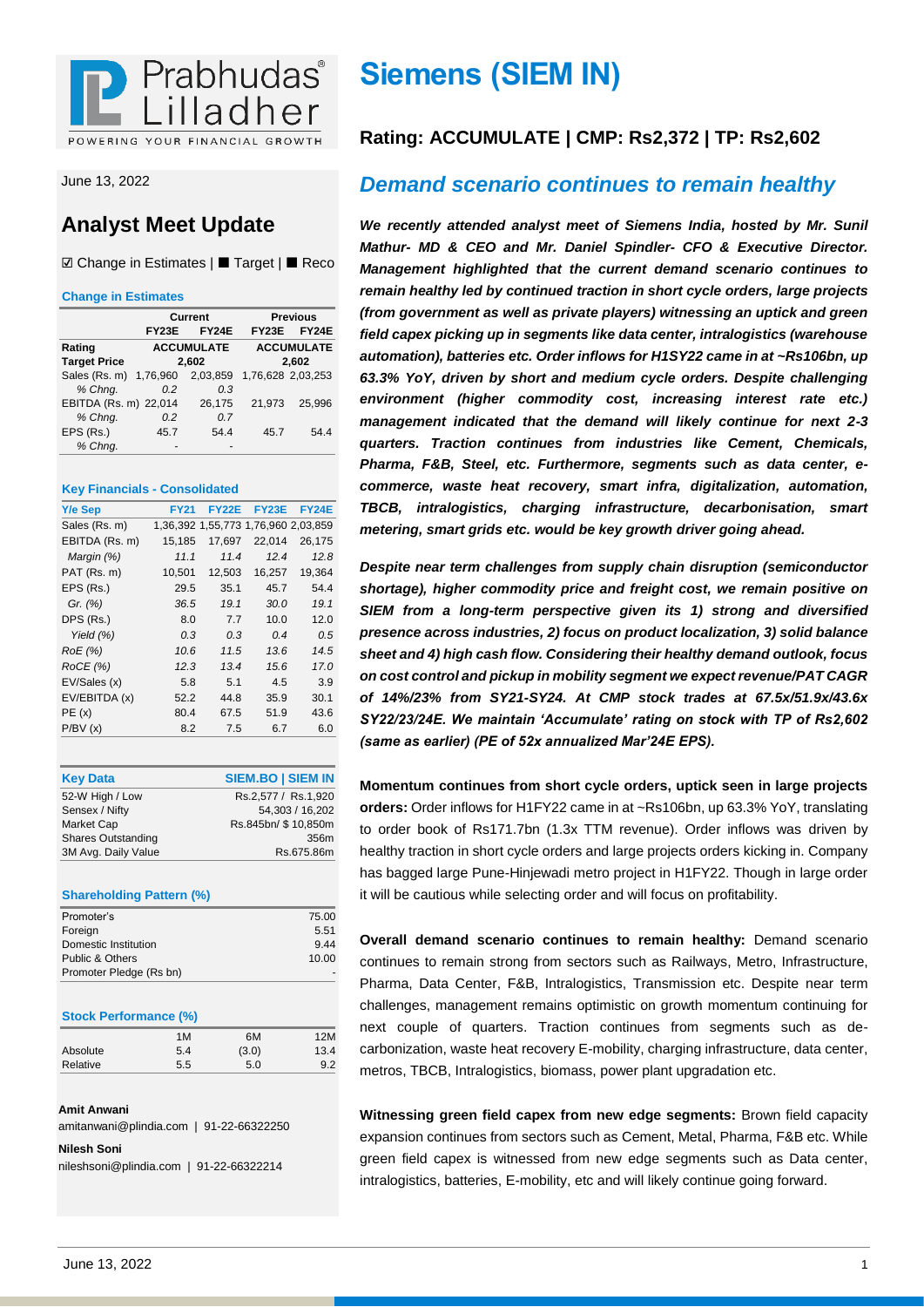## **Segmental Update**

## **Energy Segment**

Order inflow grew 28% YoY to Rs29.6bn in H1FY22. Revenue grew ~4% YoY to ~Rs23bn, impacted due to shift in projects offtake in H1FY22. Opportunity level stands healthy from segment such as decarbonisation solutions, waste heat recovery, biomass and upgradation of power plant. Sectors like Sugar, Cement, Steel, Oil & Gas witnessed a healthy growth.



#### **Exhibit 1: Revenue impacted due to shift in project offtake**

#### **Exhibit 2: Lower margins on high base**



*Source: Company, PL*

*Source: Company, PL*

### **Mobility**

Order inflow grew 391% YoY to Rs20.3bn in H1FY22 owing to large order from Pune-Hinjewadi metro project. Revenue grew ~26% YoY to Rs5.3bn in H1FY22. Going forward, Mobility segment is likely to be key growth driver. Traction continues from electrification and signaling modernization in mainline as well as metros (Metro opportunity stands healthy from Tier 1 and Tier 2 cities.). For Vande Bharat train, Siemens will be bidding for propulsion systems and will be also participating in new KAVACH system of Indian Railways.

#### **Exhibit 3: Mobility revenue grew 8% YoY**



*Source: Company, PL*

#### **Exhibit 4: Margins impacted due to supply chain constrain**



*Source: Company, PL*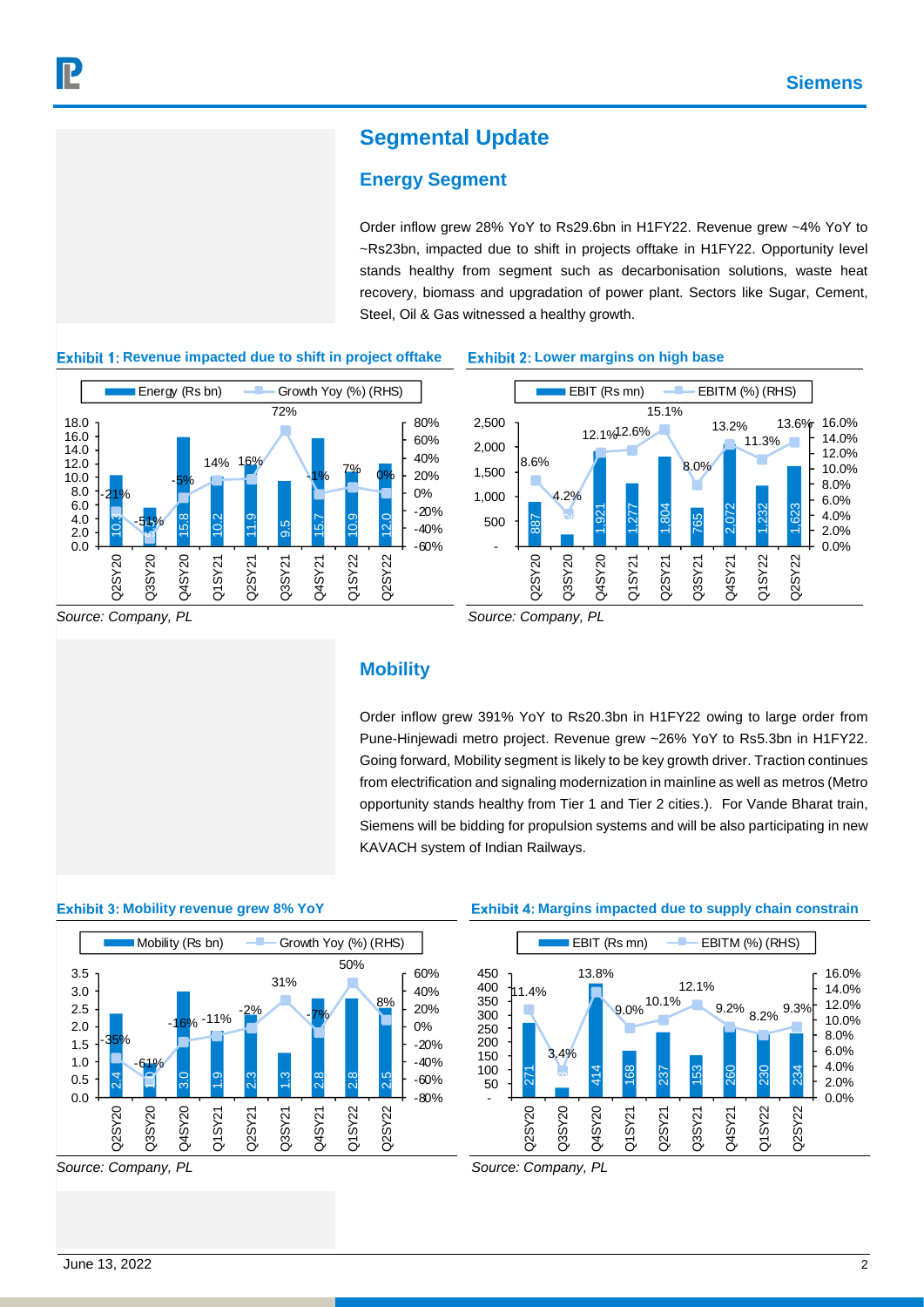## **Digital Industries**

Advance ordering witnessed, due to higher lead times. Order inflow grew 78% YoY to Rs27.4bn in H1FY22. Revenue grew ~7% YoY to ~Rs16.6bn. Corporate has been focusing on digitalization and automation, thereby providing healthy visibility going forward. Healthy traction is being witnessed from sectors such as Pharma, F&B, Metro, Metals, Cements, Intralogistics, Aerospace, Tunnel Automation etc. Margins expanded due to product localization, increase in software solution contribution, cost control measures, improved productivity and price pass through.

#### **Exhibit 5: Revenue grew 10% YoY, owing to healthy demand**



#### **Exhibit 6: Price pass through supported margin expansion**



*Source: Company, PL*

### **Smart Infrastructure**

Order inflow came in at Rs26.9bn, up 37% YoY in H1SY22. Revenue came in at ~Rs22bn (up ~14% YoY) in H1SY22. Traction is seeing from data center, transportation (Metro, Railway) and private discoms revamping network, while state discom continues to be muted.

#### **Exhibit 7: Healthy revenue growth of 15% YoY in Q2SY22**



*Source: Company, PL*

#### **Exhibit 8: Supply chain disruption impacted margins**



*Source: Company, PL*

*Source: Company, PL*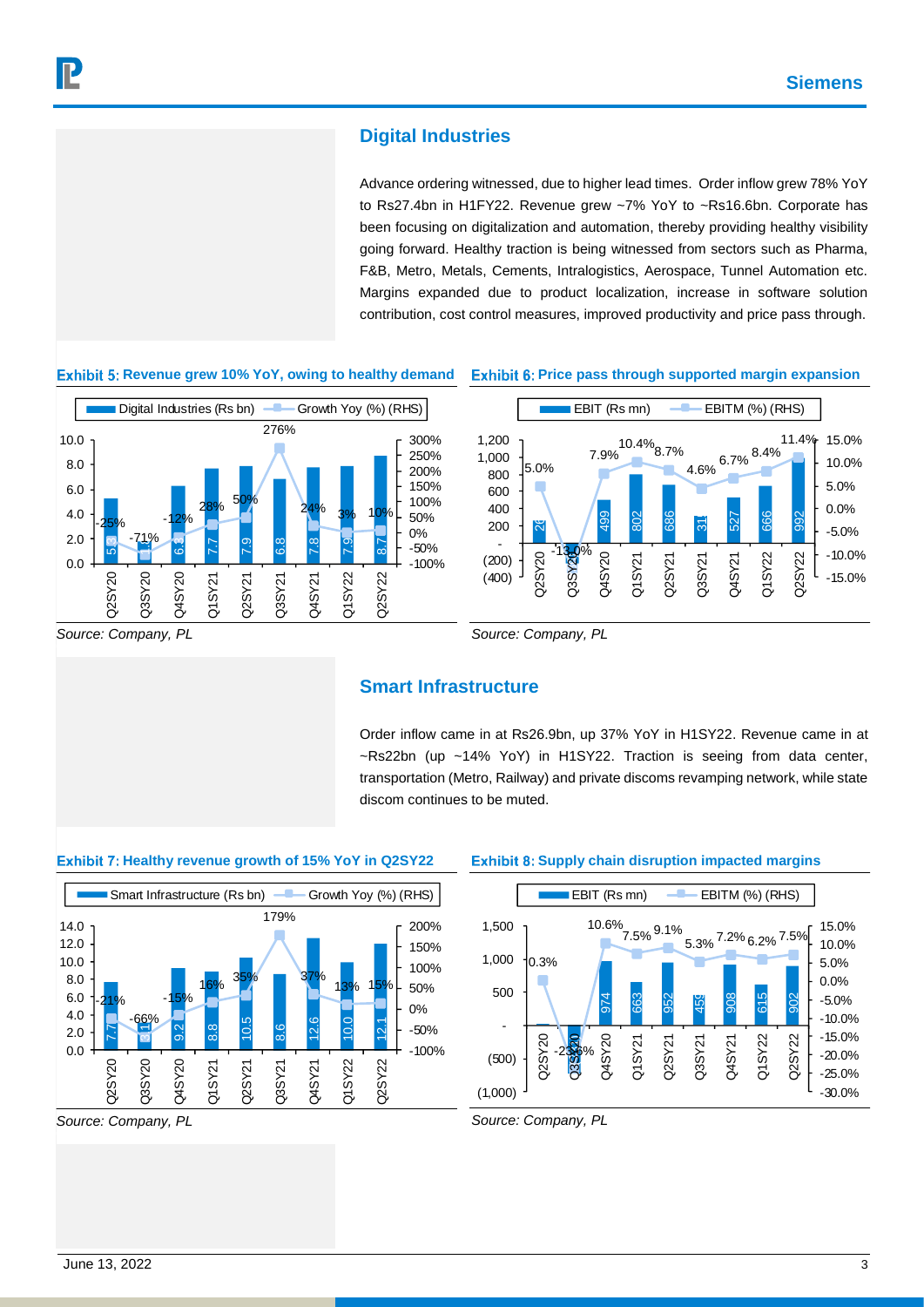## **Financials**

#### **Income Statement (Rs m)**

| Y/e Sep                           | <b>FY21</b> | <b>FY22E</b> | FY23E    | <b>FY24E</b> |
|-----------------------------------|-------------|--------------|----------|--------------|
| <b>Net Revenues</b>               | 1,36,392    | 1,55,773     | 1,76,960 | 2,03,859     |
| YoY gr. (%)                       | 37.1        | 14.2         | 13.6     | 15.2         |
| Cost of Goods Sold                | 93,117      | 1,03,121     | 1,13,272 | 1,31,000     |
| Gross Profit                      | 43,275      | 52,651       | 63,688   | 72,859       |
| Margin (%)                        | 31.7        | 33.8         | 36.0     | 35.7         |
| <b>Employee Cost</b>              | 16,917      | 19,472       | 23,005   | 26,298       |
| <b>Other Expenses</b>             | 4,695       | 7,321        | 8,848    | 9,479        |
| <b>EBITDA</b>                     | 15,185      | 17,697       | 22,014   | 26,175       |
| YoY gr. (%)                       | 51.3        | 16.5         | 24.4     | 18.9         |
| Margin (%)                        | 11.1        | 11.4         | 12.4     | 12.8         |
| Depreciation and Amortization     | 3,005       | 3,214        | 3,301    | 3,429        |
| EBIT                              | 12,180      | 14,483       | 18,712   | 22,747       |
| Margin (%)                        | 8.9         | 9.3          | 10.6     | 11.2         |
| Net Interest                      | 246         | 366          | 380      | 393          |
| Other Income                      | 2,265       | 2,555        | 3,345    | 3,466        |
| <b>Profit Before Tax</b>          | 14,199      | 16,671       | 21,677   | 25,819       |
| Margin (%)                        | 10.4        | 10.7         | 12.2     | 12.7         |
| <b>Total Tax</b>                  | 3,698       | 4,168        | 5,419    | 6,455        |
| Effective tax rate (%)            | 26.0        | 25.0         | 25.0     | 25.0         |
| Profit after tax                  | 10,501      | 12,503       | 16,257   | 19,364       |
| Minority interest                 |             |              |          |              |
| Share Profit from Associate       |             |              |          |              |
| <b>Adjusted PAT</b>               | 10,501      | 12,503       | 16,257   | 19,364       |
| YoY gr. (%)                       | 36.5        | 19.1         | 30.0     | 19.1         |
| Margin (%)                        | 7.7         | 8.0          | 9.2      | 9.5          |
| Extra Ord. Income / (Exp)         |             |              |          |              |
| <b>Reported PAT</b>               | 10.501      | 12,503       | 16,257   | 19,364       |
| YoY gr. (%)                       | 36.5        | 19.1         | 30.0     | 19.1         |
| Margin (%)                        | 7.7         | 8.0          | 9.2      | 9.5          |
| Other Comprehensive Income        |             |              |          |              |
| <b>Total Comprehensive Income</b> | 10,501      | 12,503       | 16,257   | 19,364       |
| Equity Shares O/s (m)             | 356         | 356          | 356      | 356          |
| EPS (Rs)                          | 29.5        | 35.1         | 45.7     | 54.4         |

#### *Source: Company Data, PL Research*

#### **Balance Sheet Abstract (Rs m)**

| <b>Y/e Sep</b>                        | <b>FY21</b> | FY22E    | <b>FY23E</b> | FY24E    |
|---------------------------------------|-------------|----------|--------------|----------|
| <b>Non-Current Assets</b>             |             |          |              |          |
| Gross Block                           | 23,845      | 26,345   | 29,345       | 32,345   |
| Tangibles                             | 23,845      | 26,345   | 29,345       | 32,345   |
| Intangibles                           |             |          |              |          |
| Acc: Dep / Amortization               | 10,806      | 14,020   | 17,321       | 20,750   |
| Tangibles                             | 10,806      | 14,020   | 17,321       | 20,750   |
| Intangibles                           |             |          |              |          |
| Net fixed assets                      | 13,039      | 12,325   | 12,024       | 11,595   |
| Tangibles                             | 13,039      | 12,325   | 12,024       | 11,595   |
| Intangibles                           |             |          |              |          |
| Capital Work In Progress              | 18,387      | 18,387   | 18,387       | 18,387   |
| Goodwill                              |             |          |              |          |
| Non-Current Investments               | 5,666       | 2,804    | 3,185        | 4,077    |
| Net Deferred tax assets               | 473         | 473      | 473          | 473      |
| <b>Other Non-Current Assets</b>       | 10,489      | 15,577   | 19,466       | 22,934   |
| <b>Current Assets</b>                 |             |          |              |          |
| Investments                           |             |          |              |          |
| Inventories                           | 17,969      | 17,071   | 19,393       | 22,341   |
| Trade receivables                     | 36,830      | 42,677   | 47,997       | 54,176   |
| Cash & Bank Balance                   | 51,591      | 52,316   | 54,829       | 55,839   |
| <b>Other Current Assets</b>           | 16,995      | 18,693   | 19,466       | 22,934   |
| <b>Total Assets</b>                   | 1,79,103    | 1,89,975 | 2,08,018     | 2,27,573 |
| Equity                                |             |          |              |          |
| <b>Equity Share Capital</b>           | 712         | 712      | 712          | 712      |
| <b>Other Equity</b>                   | 1,02,778    | 1,12,531 | 1,25,211     | 1,40,316 |
| <b>Total Networth</b>                 | 1,03,490    | 1,13,243 | 1,25,923     | 1,41,028 |
| <b>Non-Current Liabilities</b>        |             |          |              |          |
| Long Term borrowings                  |             |          |              |          |
| Provisions                            |             |          |              |          |
| Other non current liabilities         |             |          |              |          |
| <b>Current Liabilities</b>            |             |          |              |          |
| ST Debt / Current of LT Debt          | 25          | 25       | 25           | 25       |
| Trade payables                        | 37,103      | 32,008   | 35,392       | 39,096   |
| Other current liabilities             | 38,877      | 45,172   | 47,150       | 47,897   |
| <b>Total Equity &amp; Liabilities</b> | 1,79,103    | 1,89,975 | 2,08,018     | 2,27,573 |

*Source: Company Data, PL Research*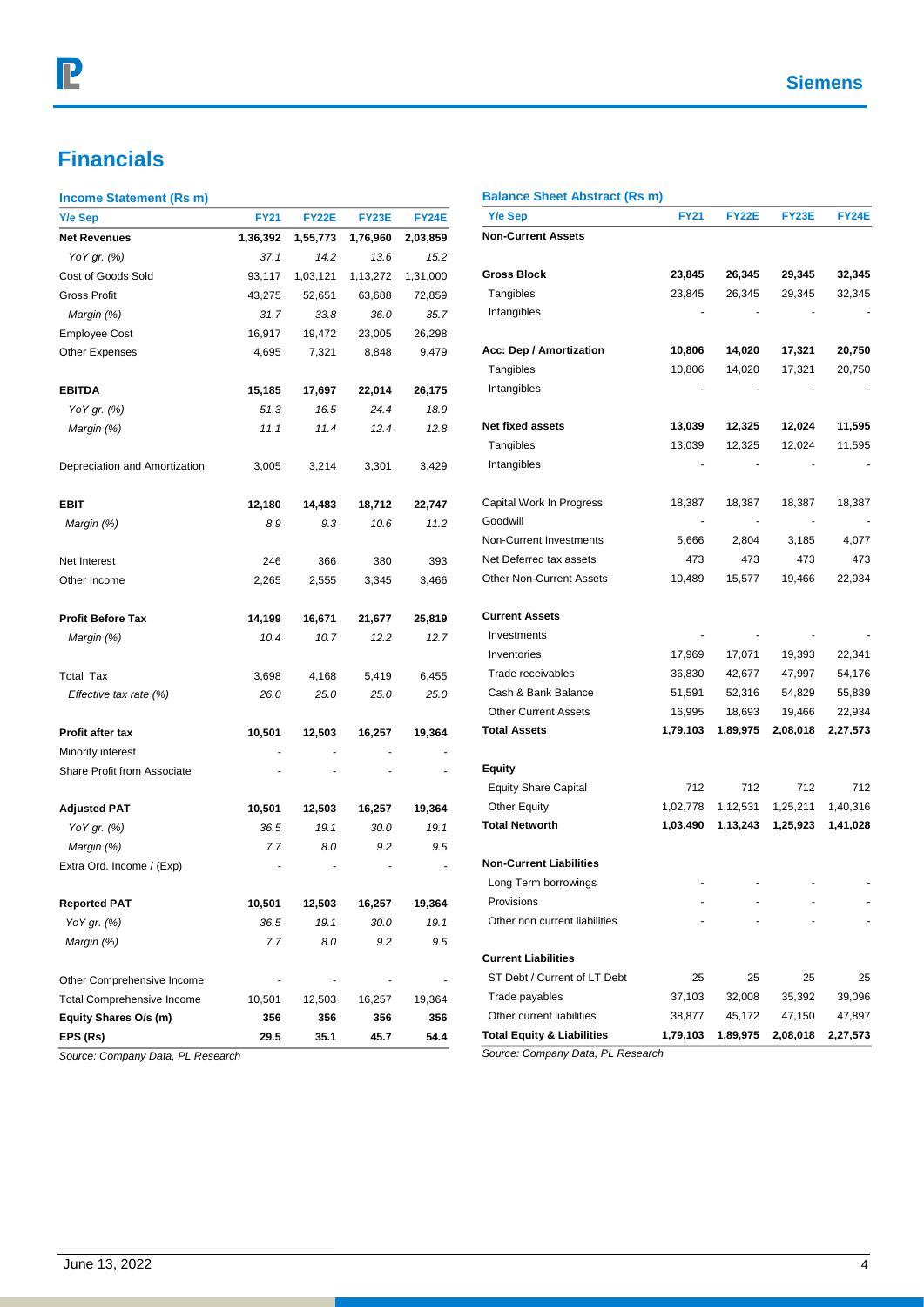# P

## **Siemens**

| Cash Flow (Rs m)                  |             |              |              |              |
|-----------------------------------|-------------|--------------|--------------|--------------|
| Y/e Sep                           | <b>FY21</b> | <b>FY22E</b> | <b>FY23E</b> | <b>FY24E</b> |
| <b>PBT</b>                        | 15,058      | 16,671       | 21,677       | 25.819       |
| Add. Depreciation                 | 3,005       | 3,214        | 3,301        | 3,429        |
| Add. Interest                     | 246         | 366          | 380          | 393          |
| Less Financial Other Income       | 2,265       | 2,555        | 3,345        | 3,466        |
| Add. Other                        | (2,692)     |              |              |              |
| Op. profit before WC changes      | 15,617      | 20,251       | 25,358       | 29,641       |
| Net Changes-WC                    | 2,339       | (10, 633)    | (10, 469)    | (14, 523)    |
| Direct tax                        | (3,735)     | (4, 168)     | (5, 419)     | (6, 455)     |
| Net cash from Op. activities      | 14,221      | 5,450        | 9,470        | 8,664        |
| Capital expenditures              | (1,074)     | (2,500)      | (3,000)      | (3,000)      |
| Interest / Dividend Income        | 2,095       |              |              |              |
| Others                            | (24, 914)   | 972          |              |              |
| Net Cash from Invt. activities    | (23, 893)   | (1,528)      | (3,000)      | (3,000)      |
| Issue of share cap. / premium     |             |              |              |              |
| Debt changes                      | (1,695)     |              |              |              |
| Dividend paid                     | (2, 493)    | (2,751)      | (3,577)      | (4,260)      |
| Interest paid                     | (140)       | (366)        | (380)        | (393)        |
| Others                            | (690)       | (81)         |              |              |
| Net cash from Fin. activities     | (5,018)     | (3, 198)     | (3,957)      | (4,654)      |
| Net change in cash                | (14, 690)   | 725          | 2,513        | 1,010        |
| Free Cash Flow                    | 13,044      | 2,950        | 6,470        | 5,664        |
| Course: Company Data, BL Benearah |             |              |              |              |

| Y/e Sep                           | <b>FY21</b> | <b>FY22E</b> | <b>FY23E</b> | <b>FY24E</b> |
|-----------------------------------|-------------|--------------|--------------|--------------|
| Per Share(Rs)                     |             |              |              |              |
| <b>EPS</b>                        | 29.5        | 35.1         | 45.7         | 54.4         |
| <b>CEPS</b>                       | 37.9        | 44.2         | 54.9         | 64.0         |
| <b>BVPS</b>                       | 290.7       | 318.1        | 353.7        | 396.1        |
| <b>FCF</b>                        | 36.6        | 8.3          | 18.2         | 15.9         |
| <b>DPS</b>                        | 8.0         | 7.7          | 10.0         | 12.0         |
| Return Ratio(%)                   |             |              |              |              |
| <b>RoCE</b>                       | 12.3        | 13.4         | 15.6         | 17.0         |
| <b>ROIC</b>                       | 18.9        | 19.4         | 21.7         | 22.0         |
| RoE                               | 10.6        | 11.5         | 13.6         | 14.5         |
| <b>Balance Sheet</b>              |             |              |              |              |
| Net Debt: Equity (x)              | (0.5)       | (0.5)        | (0.4)        | (0.4)        |
| Net Working Capital (Days)        | 47          | 65           | 66           | 67           |
| Valuation(x)                      |             |              |              |              |
| <b>PER</b>                        | 80.4        | 67.5         | 51.9         | 43.6         |
| P/B                               | 8.2         | 7.5          | 6.7          | 6.0          |
| P/CEPS                            | 62.5        | 53.7         | 43.2         | 37.0         |
| EV/EBITDA                         | 52.2        | 44.8         | 35.9         | 30.1         |
| EV/Sales                          | 5.8         | 5.1          | 4.5          | 3.9          |
| Dividend Yield (%)                | 0.3         | 0.3          | 0.4          | 0.5          |
| Source: Company Data, PL Research |             |              |              |              |

*Source: Company Data, PL Research*

#### **Quarterly Financials (Rs m)**

| <b>Y/e Sep</b>                      | Q3SY21      | Q4SY21 | Q1SY22 | <b>Q2SY22</b> |
|-------------------------------------|-------------|--------|--------|---------------|
| <b>Net Revenue</b>                  | 27,080      | 39,997 | 32,399 | 36,285        |
| YoY gr. (%)                         | 124.3       | 13.7   | 11.7   | 8.2           |
| <b>Raw Material Expenses</b>        | 12,870      | 18,971 | 16,204 | 17,778        |
| <b>Gross Profit</b>                 | 14,210      | 21,026 | 16,195 | 18,507        |
| Margin (%)                          | 52.5        | 52.6   | 50.0   | 51.0          |
| <b>EBITDA</b>                       | 2,283       | 4,287  | 3,319  | 4,454         |
| YoY gr. (%)                         | (25, 466.7) | (5.3)  | (8.1)  | 0.9           |
| Margin (%)                          | 8.4         | 10.7   | 10.2   | 12.3          |
| Depreciation / Depletion            | 545         | 540    | 538    | 535           |
| <b>EBIT</b>                         | 1,738       | 3,747  | 2,781  | 3,919         |
| Margin (%)                          | 6.4         | 9.4    | 8.6    | 10.8          |
| Net Interest                        | 56          | 59     | 54     | 109           |
| Other Income                        | 463         | 616    | 571    | 638           |
| <b>Profit before Tax</b>            | 2,145       | 4,304  | 3,298  | 4,448         |
| Margin (%)                          | 7.9         | 10.8   | 10.2   | 12.3          |
| <b>Total Tax</b>                    | 530         | 1,074  | 845    | 1,159         |
| Effective tax rate (%)              | 24.7        | 25.0   | 25.6   | 26.1          |
| <b>Profit after Tax</b>             | 1,615       | 3,230  | 2,453  | 3,289         |
| Minority interest                   |             |        |        |               |
| <b>Share Profit from Associates</b> |             |        |        |               |
| <b>Adjusted PAT</b>                 | 1,615       | 3,230  | 2,453  | 3,289         |
| YoY gr. (%)                         | 1,499.0     | (3.0)  | (6.4)  | 4.1           |
| Margin (%)                          | 6.0         | 8.1    | 7.6    | 9.1           |
| Extra Ord. Income / (Exp)           |             |        |        |               |
| <b>Reported PAT</b>                 | 1,615       | 3,230  | 2,453  | 3,289         |
| YoY gr. (%)                         | 1,499.0     | (3.0)  | (6.4)  | 4.1           |
| Margin (%)                          | 6.0         | 8.1    | 7.6    | 9.1           |
| Other Comprehensive Income          |             |        |        |               |
| <b>Total Comprehensive Income</b>   | 1,615       | 3,230  | 2,453  | 3,289         |
| Avg. Shares O/s (m)                 | 356         | 356    | 356    | 356           |
| EPS (Rs)                            | 4.5         | 9.1    | 6.9    | 9.2           |
| Source: Company Data, PL Research   |             |        |        |               |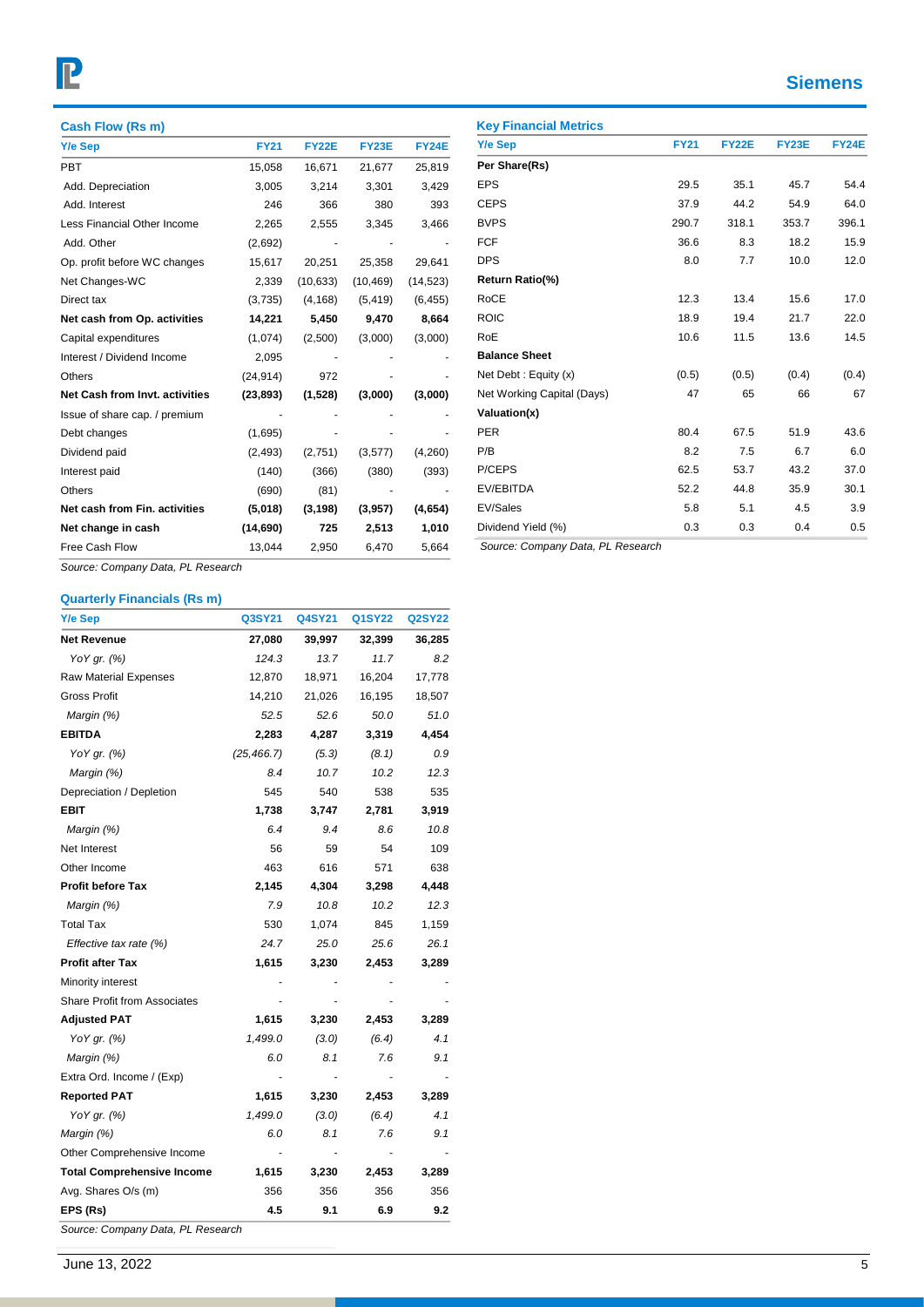## **Siemens**





| No. | Date      | Rating               | TP (Rs.) Share Price (Rs.) |       |
|-----|-----------|----------------------|----------------------------|-------|
| 1   |           | 13-May-22 Accumulate | 2,602                      | 2,301 |
| 2   |           | 08-Apr-22 Accumulate | 2,602                      | 2,470 |
| 3   |           | 07-Feb-22 Accumulate | 2,602                      | 2,423 |
| 4   |           | 11-Jan-22 Accumulate | 2,310                      | 2,321 |
| 5   | 05-Oct-21 | Accumulate           | 2,310                      | 2,248 |
| 6   | 12-Aug-21 | Accumulate           | 2,310                      | 2,192 |
| 7   | 06-Jul-21 | Accumulate           | 2,101                      | 2,029 |
|     |           |                      |                            |       |

#### **Analyst Coverage Universe**

| Sr. No. | <b>Company Name</b>          | <b>Rating</b> | TP(Rs) | <b>Share Price (Rs)</b> |
|---------|------------------------------|---------------|--------|-------------------------|
| 1       | ABB India                    | Hold          | 2,293  | 2,221                   |
| 2       | Apar Industries              | <b>BUY</b>    | 855    | 691                     |
| 3       | <b>Bharat Electronics</b>    | <b>BUY</b>    | 265    | 232                     |
| 4       | <b>BHEL</b>                  | Sell          | 36     | 53                      |
| 5       | Cummins India                | Accumulate    | 1,087  | 1,015                   |
| 6       | Engineers India              | <b>BUY</b>    | 89     | 69                      |
| 7       | GE T&D India                 | Hold          | 102    | 100                     |
| 8       | Kalpataru Power Transmission | <b>BUY</b>    | 421    | 342                     |
| 9       | <b>KEC</b> International     | Accumulate    | 451    | 367                     |
| 10      | Larsen & Toubro              | <b>BUY</b>    | 2,091  | 1,526                   |
| 11      | Siemens                      | Accumulate    | 2,602  | 2,301                   |
| 12      | Thermax                      | Accumulate    | 2,181  | 2,025                   |
| 13      | <b>Triveni Turbine</b>       | <b>BUY</b>    | 240    | 174                     |
| 14      | <b>Voltamp Transformers</b>  | Accumulate    | 2,220  | 1,997                   |

#### **PL's Recommendation Nomenclature (Absolute Performance)**

| Buy                      | $: > 15\%$                        |
|--------------------------|-----------------------------------|
| <b>Accumulate</b>        | $: 5\%$ to 15%                    |
| Hold                     | $: +5\%$ to -5%                   |
| Reduce                   | $: -5\%$ to $-15\%$               |
| Sell                     | : $<$ -15%                        |
| Not Rated (NR)           | : No specific call on the stock   |
| <b>Under Review (UR)</b> | : Rating likely to change shortly |